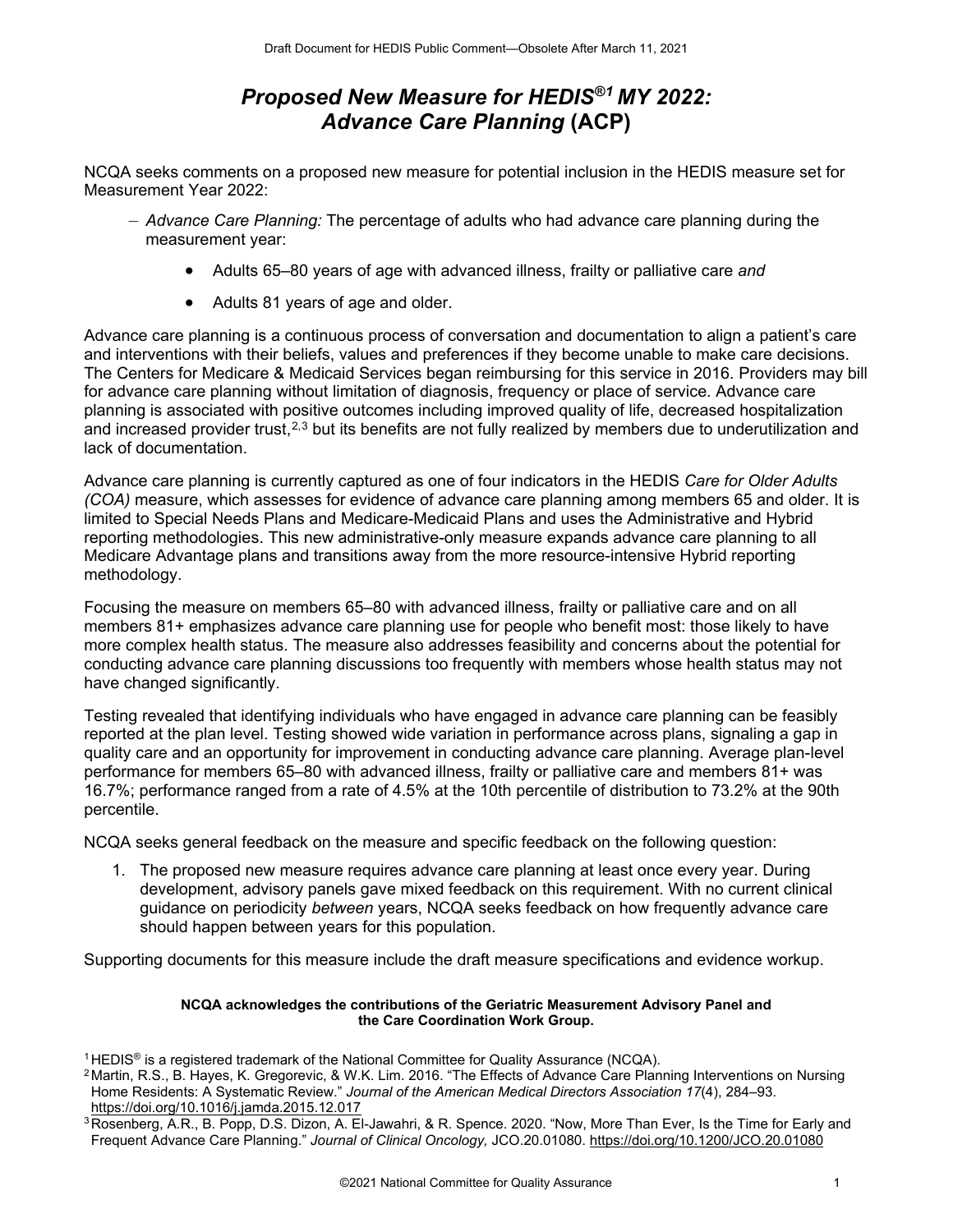# *Advance Care Planning* **(ACP)**

## **SUMMARY OF CHANGES TO HEDIS MY 2022**

• First-year measure.

### **Description**

The percentage of adults 66–80 years old with advanced illness, frailty or palliative care, and adults 81 years of age and older, who had advance care planning during the measurement year.

| <b>Definitions</b>              |                                                                                                                                                                                                                                                                                                                                                                                                                                                                                                                                                                                                                                                                                                                                                                                                                                                                                                                                   |
|---------------------------------|-----------------------------------------------------------------------------------------------------------------------------------------------------------------------------------------------------------------------------------------------------------------------------------------------------------------------------------------------------------------------------------------------------------------------------------------------------------------------------------------------------------------------------------------------------------------------------------------------------------------------------------------------------------------------------------------------------------------------------------------------------------------------------------------------------------------------------------------------------------------------------------------------------------------------------------|
| <b>Advance care</b><br>planning | A discussion or documentation about preferences for resuscitation, life-<br>sustaining treatment and end-of-life care.                                                                                                                                                                                                                                                                                                                                                                                                                                                                                                                                                                                                                                                                                                                                                                                                            |
| <b>Eligible Population</b>      |                                                                                                                                                                                                                                                                                                                                                                                                                                                                                                                                                                                                                                                                                                                                                                                                                                                                                                                                   |
| <b>Product line</b>             | Medicare.                                                                                                                                                                                                                                                                                                                                                                                                                                                                                                                                                                                                                                                                                                                                                                                                                                                                                                                         |
| <b>Ages</b>                     | Members 66 and older as of December 31 of the measurement year.                                                                                                                                                                                                                                                                                                                                                                                                                                                                                                                                                                                                                                                                                                                                                                                                                                                                   |
| <b>Continuous</b><br>enrollment | The measurement year.                                                                                                                                                                                                                                                                                                                                                                                                                                                                                                                                                                                                                                                                                                                                                                                                                                                                                                             |
| Allowable gap                   | No more than one gap in continuous enrollment of up to 45 days.                                                                                                                                                                                                                                                                                                                                                                                                                                                                                                                                                                                                                                                                                                                                                                                                                                                                   |
| <b>Anchor date</b>              | December 31 of the measurement year.                                                                                                                                                                                                                                                                                                                                                                                                                                                                                                                                                                                                                                                                                                                                                                                                                                                                                              |
| <b>Benefit</b>                  | Medical.                                                                                                                                                                                                                                                                                                                                                                                                                                                                                                                                                                                                                                                                                                                                                                                                                                                                                                                          |
| Event/diagnosis                 | Follow the steps below to identify the eligible population.                                                                                                                                                                                                                                                                                                                                                                                                                                                                                                                                                                                                                                                                                                                                                                                                                                                                       |
| Step 1                          | Include all members 81 years of age and older as of December 31 of the<br>measurement year.                                                                                                                                                                                                                                                                                                                                                                                                                                                                                                                                                                                                                                                                                                                                                                                                                                       |
| Step 2                          | Include members 66-80 years of age as of December 31 of the measurement<br>year who meet any of the following criteria.                                                                                                                                                                                                                                                                                                                                                                                                                                                                                                                                                                                                                                                                                                                                                                                                           |
|                                 | • Advanced Illness: Members who meet any of the following during the<br>measurement year:                                                                                                                                                                                                                                                                                                                                                                                                                                                                                                                                                                                                                                                                                                                                                                                                                                         |
|                                 | At least two outpatient visits (Outpatient Value Set), observation visits<br>(Observation Value Set), ED visits (ED Value Set), telephone visits<br><u>(Telephone Visits Value Set),</u> e-visits or virtual check-ins (Online<br>Assessments Value Set), nonacute inpatient encounters (Nonacute<br>Inpatient Value Set) or nonacute inpatient discharges (instructions<br>below; the diagnosis must be on the discharge claim) on different dates<br>of service, with an advanced illness diagnosis (Advanced Illness Value<br>Set). Visit type need not be the same for the two visits. To identify a<br>nonacute inpatient discharge:<br>1. Identify all acute and nonacute inpatient stays (Inpatient Stay Value<br><u>Set</u> ).<br>2. Confirm the stay was for nonacute care based on the presence of a<br>nonacute code (Nonacute Inpatient Stay Value Set) on the claim.<br>3. Identify the discharge date for the stay. |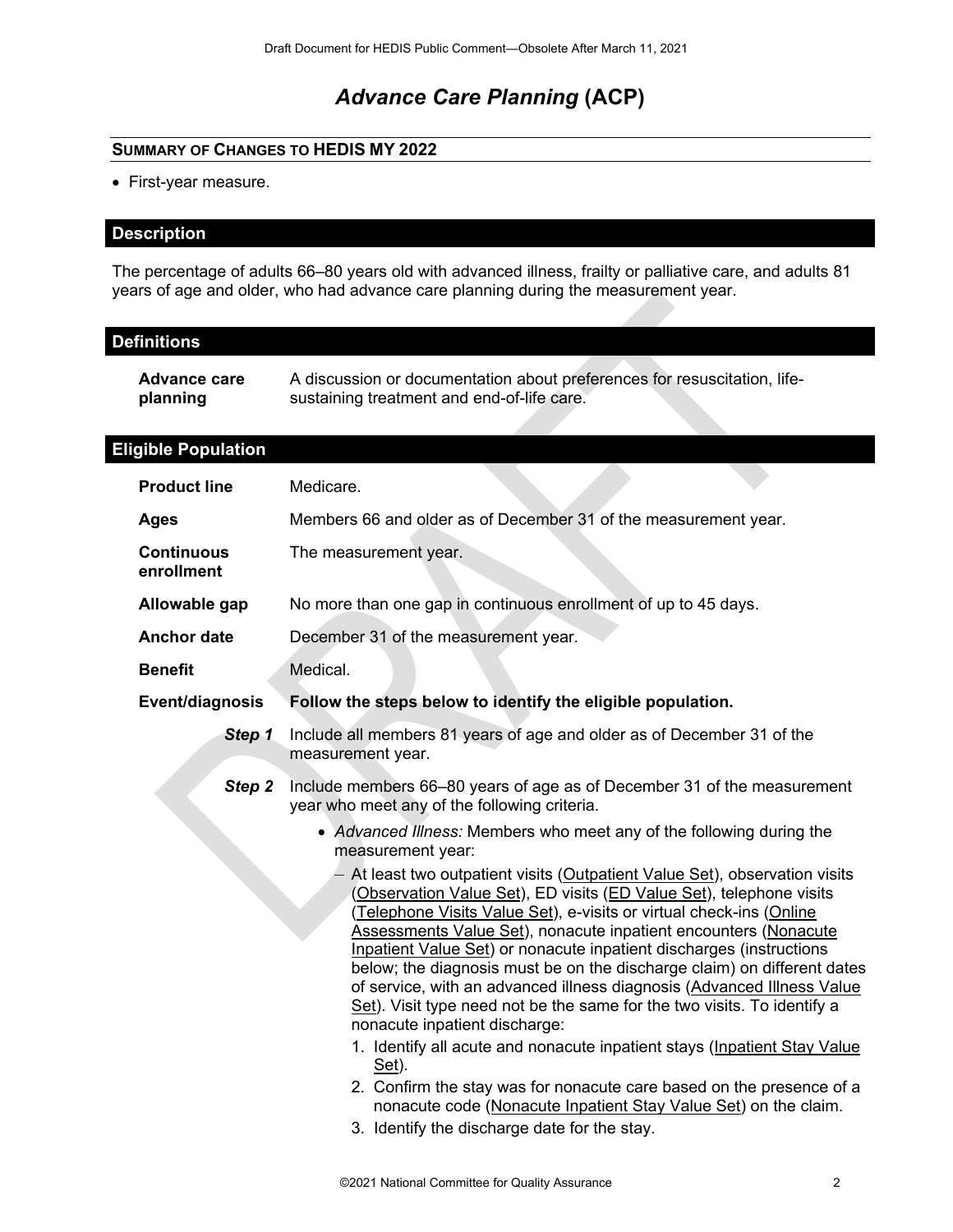- At least one acute inpatient encounter (Acute Inpatient Value Set) with an advanced illness diagnosis (Advanced Illness Value Set).
- At least one acute inpatient discharge with an advanced illness diagnosis (Advanced Illness Value Set) on the discharge claim. To identify an acute inpatient discharge:
	- 1. Identify all acute and nonacute inpatient stays (Inpatient Stay Value Set).
	- 2. Exclude nonacute inpatient stays (Nonacute Inpatient Stay Value Set).
	- 3. Identify the discharge date for the stay.
- A dispensed dementia medication (Dementia Medications List).

#### *Dementia Medications*

| <b>Description</b>                             |             | Prescription          |                |
|------------------------------------------------|-------------|-----------------------|----------------|
| Cholinesterase inhibitors                      | • Donepezil | $\bullet$ Galantamine | • Rivastigmine |
| Miscellaneous central nervous system agents    | • Memantine |                       |                |
| Dementia combinations<br>• Donepezil-memantine |             |                       |                |

- *Frailty:* Members who had a claim/encounter for frailty (*Frailty Device*) Value Set; Frailty Diagnosis Value Set; Frailty Encounter Value Set; Frailty Symptom Value Set) during the measurement year.
- *Palliative Care:* Members who had a claim/encounter for palliative care (Palliative Care Assessment Value Set; Palliative Care Encounter Value Set; Palliative Care Intervention Value Set) during the measurement year.

*Required* Members in hospice are excluded from the eligible population. Refer to *General exclusion Guideline 17: Members in Hospice.*

## **Administrative Specification**

**Denominator** The eligible population.

**Numerators** Evidence of advance care planning during the measurement year (Advance Care Planning Value Set).

## **Data Elements for Reporting**

Organizations that submit HEDIS data to NCQA must provide the following data elements.

#### *Table ACP-3: Data Elements for Advance Care Planning*

| <b>Data Elements</b>                    | <b>Administrative</b> |
|-----------------------------------------|-----------------------|
| Measurement year                        |                       |
| Eligible population                     |                       |
| Numerator events by administrative data |                       |
| Numerator events by supplemental data   |                       |
| Reported rate                           |                       |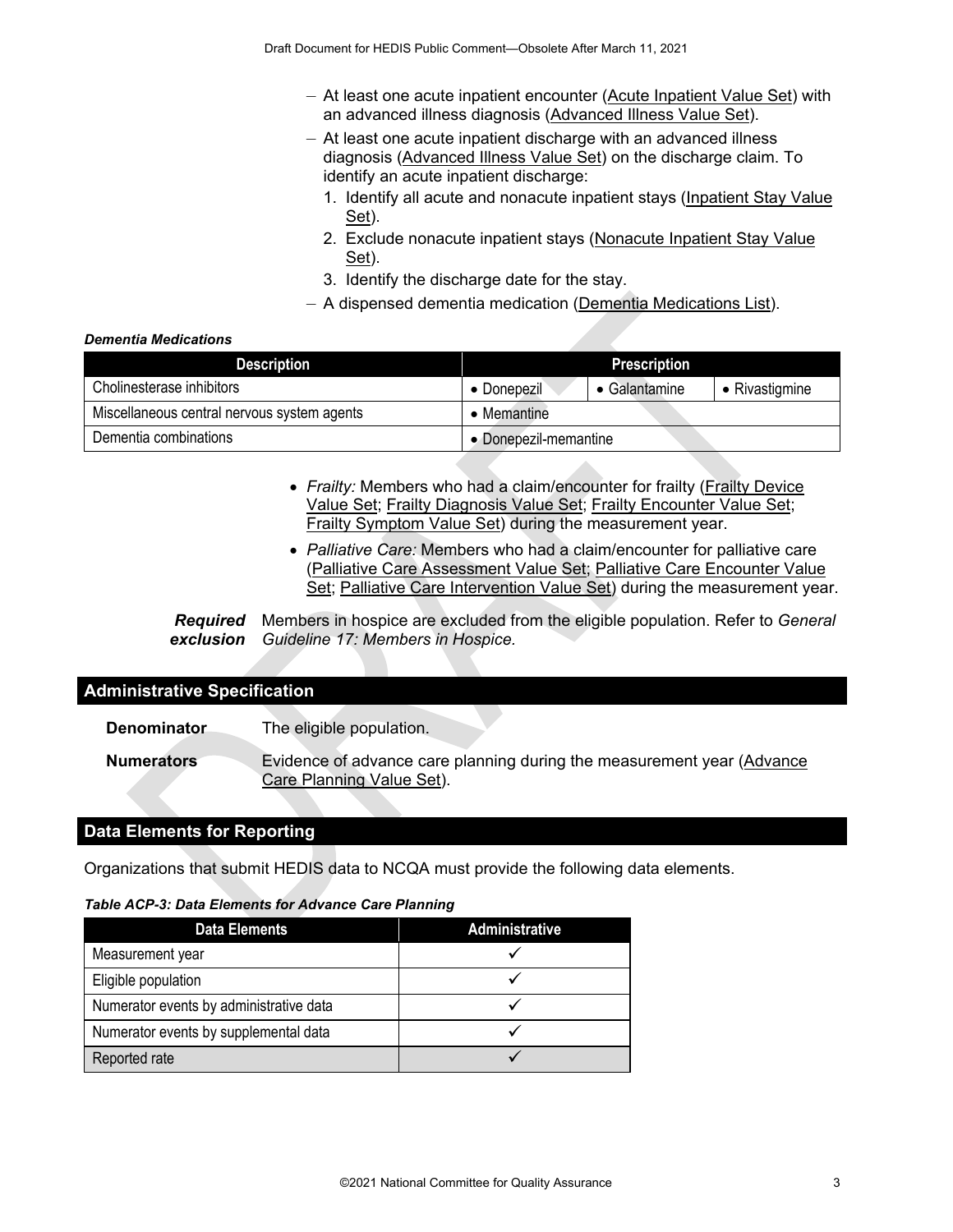# *Advance Care Planning (ACP)*  **Measure Workup**

## **Topic Overview**

Advance care planning is a continuous process of conversation and documentation to align a patient's care and interventions with their beliefs, values and preferences, in the event they become unable to make those decisions. The Centers for Medicare & Medicaid Services (CMS) describes advance care planning as a face-to-face service to discuss a patient's health wishes that may or may not include completing relevant documentation (CMS, 2019). Prior to the COVID-19 pandemic, advance care planning conversations could take place virtually if they included both audio and video and occurred in select locations (originating site) (CMS, 2020; Rosenthal & Ninteau, 2020). These barriers have been removed during the pandemic, increasing access to advance care planning.

A number of documents may be completed as a result of the advance care planning conversation in order to capture a patient's wishes and goals for care. These documents are generally referred to as "advance directives" and can include:

- *Durable Power of Attorney for Health Care (DPAHC):* Also referred to as a "health care proxy" or "health care power of attorney," a signed legal document that authorizes another person to make medical decision on a patient's behalf if they lose capacity (Silveria, Arnold & Givens, 2020).
- *Living Will:* A document summarizing an individual's preferences for future medical care. A living will typically addresses resuscitation and life support, but may also cover other preferences, including pain control or hospitalization (Silveria, Arnold & Givens, 2020).
- *Combined Directives:* Include components of a living will, the values history (i.e., evaluation of the patient's values and advance directives) and the instructional directive and designate a surrogate decision maker (Silveria, Arnold & Givens, 2020).
- *Physician Orders for Life-Sustaining Treatment (POLST):* Also referred to as "Medical Orders for Scope of Treatment" (MOLST), dictate what care should be administered or withheld, as directed by a physician. Typically used for patients nearing the end of life or who are seriously ill (Silveria, Arnold & Givens, 2020).

In addition to these documents, a patient may identify a surrogate decision maker to serve as their representative and decision maker in the event they cannot make decisions for themselves. Surrogate decision makers make decisions for the patient in a given situation based on what they believe the patient would want (Silveria, Arnold & Givens, 2020).

Individuals at any stage of life and health status can benefit from advance care planning to guide their future care. For most, it results in the creation of an advance directive or naming a surrogate decision maker. Individuals who are seriously ill, such as those with advanced chronic conditions or limited life expectancies, also benefit from advance care planning. For these individuals, advance care planning guides their current care and may result in medical orders from a physician documenting their care preferences.

### **Importance and Prevalence**

Although it is widely agreed that advance care planning is a critical part of patient care, evidence indicates that only between 35% and 38% of individuals have some form of an advance care plan (Yadav et al, 2017; Lendon et al., 2018). 70% of providers indicated that they only have advance care planning conversations with their patients experiencing advanced illness (Bires et al., 2017). The benefits of advance care planning may only be realized if the care team has access to and follows the patient's advance care plan. One study found that while 70% of patients were familiar with advance directives, only 35% had completed one.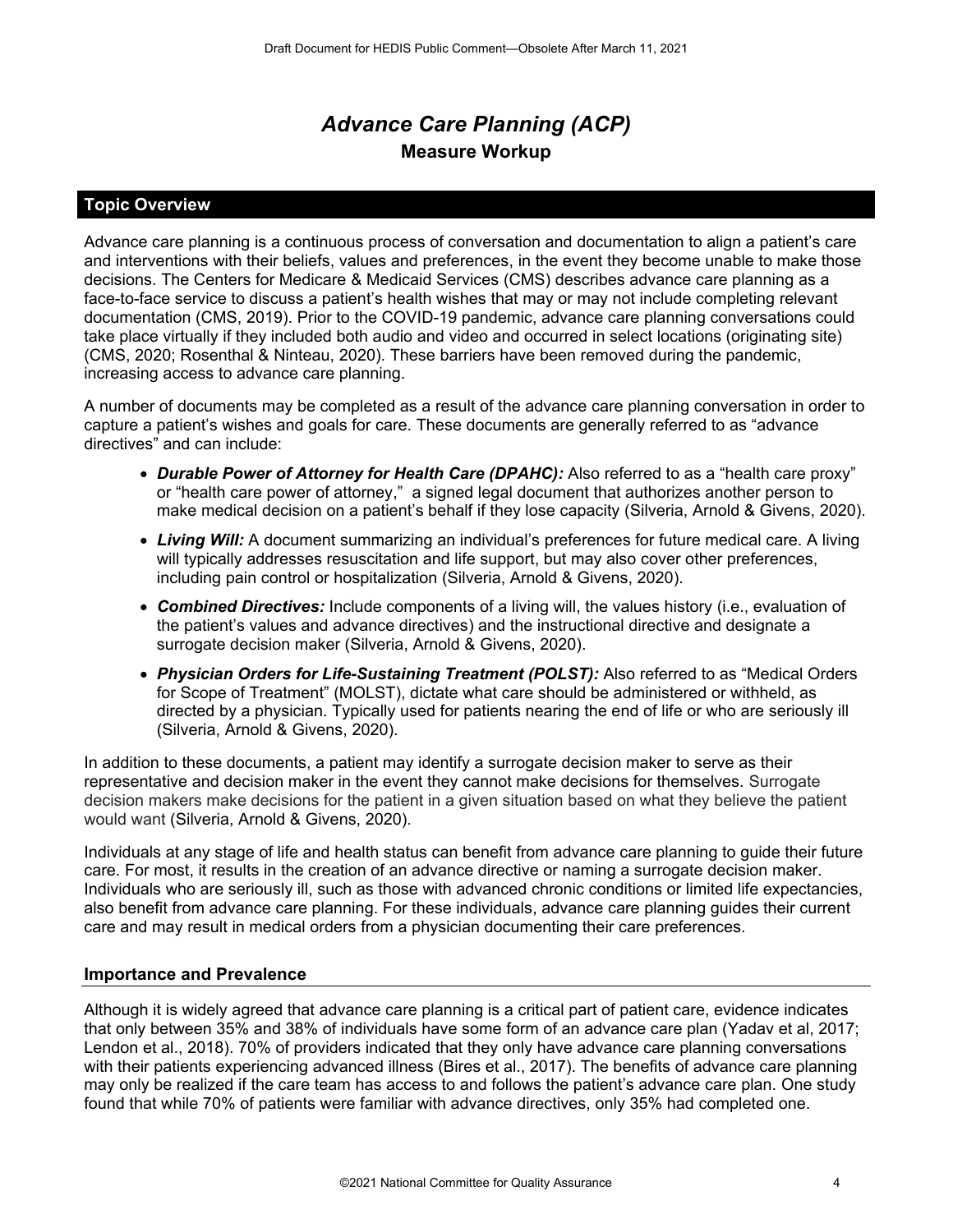Another study found that among participants in an employer health incentive program, 95% indicated they had someone they had someone who could make medical decisions for them if they were unable, but only 23% had documented that information—and only 11% had shared that information with their health care provider (Gonzales et al., 2018).

With the COVID-19 pandemic, the value and importance of advance care planning has increased. A study found that most older adults at risk for morbidity or mortality due to COVID-19 had not sufficiently planned before admission to an intensive care unit (Block, Smith & Sudore, 2020). However, New York State has seen an increase in completion of electronic medical orders for life sustaining treatment (eMOLST) and "renew and review" discussions with patients who to confirm or update their eMOLST forms due to health status, prognosis or changing goals during the pandemic (Bomba & Orem, 2020).

### **Supporting Evidence**

| <b>Financial importance</b><br>and cost-effectiveness | Advance care planning is associated with decreased use of costly, intensive<br>and ineffective treatments at the end of life and increased use of palliative<br>care practices linked to both improved patient and survivor well-being<br>(Institute of Medicine, 2015). In a retrospective cohort study, seriously ill<br>patients with billed advance care planning encounters were more likely than<br>those without advance care planning encounters to receive hospice services<br>and were less likely to receive life-sustaining therapies such as<br>chemotherapy (Ashana, 2019).                                                                                                                                                    |
|-------------------------------------------------------|----------------------------------------------------------------------------------------------------------------------------------------------------------------------------------------------------------------------------------------------------------------------------------------------------------------------------------------------------------------------------------------------------------------------------------------------------------------------------------------------------------------------------------------------------------------------------------------------------------------------------------------------------------------------------------------------------------------------------------------------|
| <b>Relationship to</b><br>outcomes                    | It is widely agreed that advance care planning is a critical part of patient care,<br>as it can lead to improved end-of-life care, increased trust in providers,<br>decreased psychological distress and improved quality of life, and can<br>facilitate hope (Rosenberg et al., 2020). Patients with advance care plans<br>have been found to experience improved quality of care at the end of life<br>(Bischoff et al., 2013). A systematic review found that among nursing home<br>respondents, advance care planning can reduce hospitalizations between<br>9% and 26%, decrease costs and increase compliance with patients' wishes<br>(Martin et al., 2016).                                                                          |
|                                                       | Among patients with advanced cancer, those who completed a POLST were<br>more likely to die out of the hospital or be admitted to hospice, compared to<br>patients who only completed an advance directive, suggesting that POLST<br>completion may contribute to higher rates of goal-concordant care (Pedraza<br>et al., 2017). Furthermore, after implementing a quality improvement project<br>to develop, implement and evaluate the usefulness of advance care<br>planning, a study saw significant increases in advance care planning and<br>POLST completion. Of about 54% of patients who completed a POLST and<br>were admitted to the hospital, 94% of these patients' documented wishes<br>were honored (Cantillo et al., 2017). |
|                                                       | An observational study in LaCrosse County, Wisconsin, found that a system<br>for advanced care planning can be managed in a geographic region so that<br>at the time of death, almost all adults have an advance care plan that is<br>specific and available, and treatment is consistent with their plan. Data from<br>this study suggest that quality efforts have improved the prevalence, clarity<br>and specificity of advanced care plans (Hammes, 2010).                                                                                                                                                                                                                                                                              |
| <b>Health care disparities</b>                        | In a study conducted by Kulkarni et al. (2011) among 369 multiethnic,<br>multilingual participants, fewer than half (41%) reported discussing an<br>advance care plan with their physician during a hospitalization. Advance care                                                                                                                                                                                                                                                                                                                                                                                                                                                                                                            |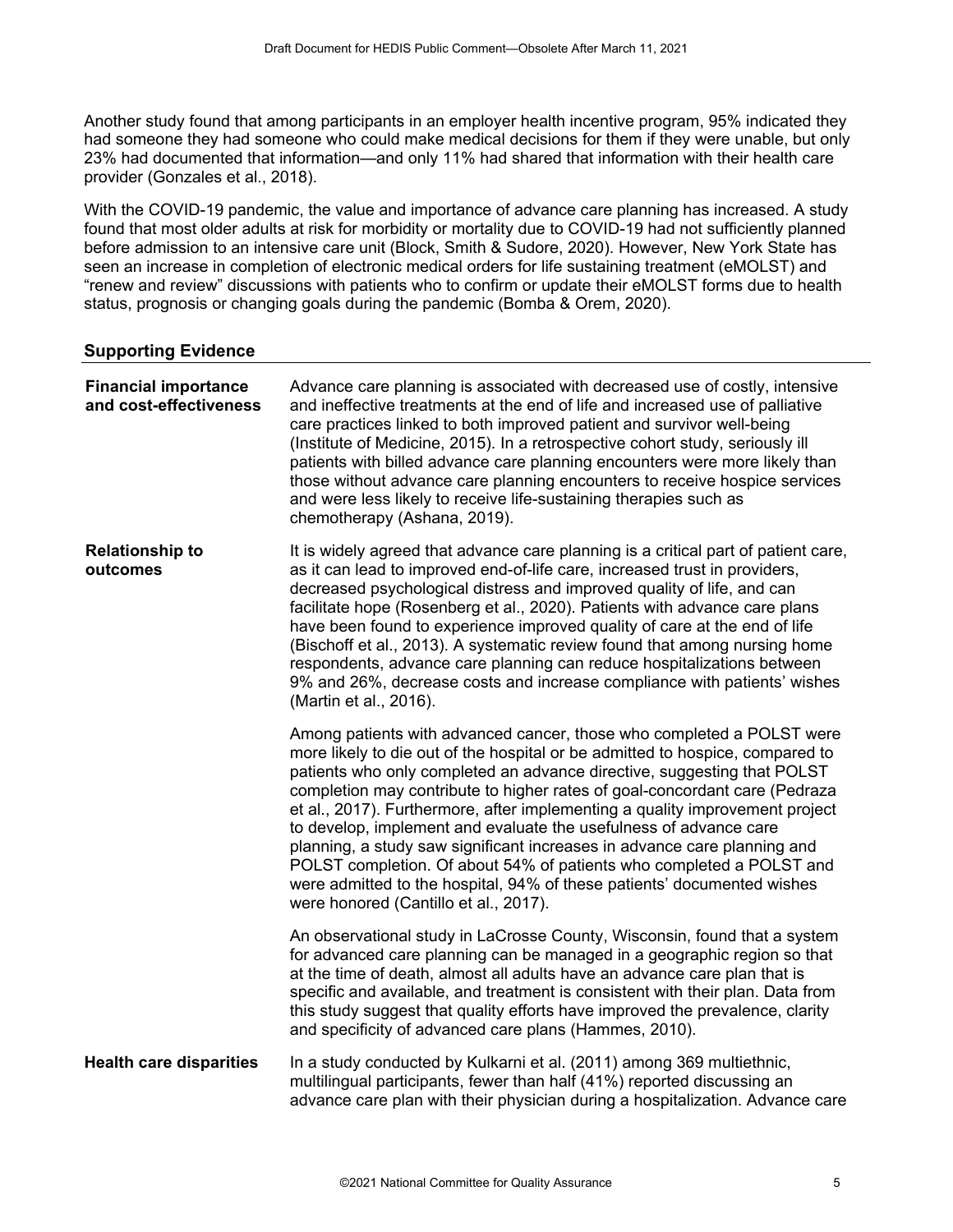|                                                         | planning rates are lower among the older Black and Latino populations than<br>the White population (Carr, 2011). Estimates vary across samples, but most<br>research studies found that when compared to their White counterparts,<br>African Americans are less likely to participate in advance care planning and<br>are more likely to informally discuss end-of-life care than formally document<br>their wishes (Sanders et al, 2016). A study conducted by Harrison et al.<br>(2016) found that 2012 Medicare beneficiaries who were Latino, African<br>American, less educated or of lower income were less likely to have<br>participated in advance care planning.                                                                                                                                                                            |
|---------------------------------------------------------|--------------------------------------------------------------------------------------------------------------------------------------------------------------------------------------------------------------------------------------------------------------------------------------------------------------------------------------------------------------------------------------------------------------------------------------------------------------------------------------------------------------------------------------------------------------------------------------------------------------------------------------------------------------------------------------------------------------------------------------------------------------------------------------------------------------------------------------------------------|
|                                                         | In a study of beliefs about advance care planning in cancer patients at an<br>urban, multispecialty cancer center, researchers found differences among<br>both providers and patients in terms of their knowledge, preferences and<br>practices related to advance care planning. 100% of White patients and<br>45.5% of Black patients were familiar with advance directives, but only 55.6%<br>of White patients and 18.2% of Black patients reporting having one (Bires et<br>al, 2017).                                                                                                                                                                                                                                                                                                                                                            |
| Gaps in care                                            | When patients and families do not engage in advance care planning, it can<br>result in unwanted end-of-life care or care that does not align with the<br>patient's values. In an Australian study, researchers found that older adults<br>participate in advance care planning discussions (most often with members<br>of their family) when they are given an opportunity to reflect on their values<br>and goals, convey and document their treatment preferences and choose a<br>health care agent. These discussions result in patients being almost three<br>times as likely to have their end-of-life wishes both known and followed.<br>Additionally, their family members endure significantly less stress,<br>depression and anxiety after their loved one dies (Detering, 2010).                                                             |
| <b>Advanced illness, frailty</b><br>and palliative care | Among a national sample of Medicare Advantage beneficiaries with serious<br>illness, those with a documented advance care planning encounter were<br>more likely to be enrolled in hospice or die within six months of the<br>encounter. Patients with a documented advance care planning encounter<br>were also more likely to be hospitalized, including in the intensive care unit,<br>but were less likely to receive intensive therapies (Ashana et al., 2019). A<br>2015 study found that patients with advanced cancer did not experience an<br>increase in hopelessness or a decrease in hope after having an advance<br>care planning encounter (Green et al., 2015); another study found that<br>advance care planning can reduce decisional conflict for surrogate decision<br>makers of critically ill patients (Charchiaro et al., 2015). |
|                                                         | Among physicians, one study found that only 15% of cardiologists felt it was<br>their responsibility to have an advance care planning conversation with their<br>congestive heart failure patients, compared to 68% of primary care<br>physicians who felt it was their responsibility. The same study found that 68%<br>of oncologists felt it was their responsibility to have an advance care planning<br>conversation with their patients diagnosed with terminal cancer, compared to<br>34% of primary care physicians (Chandar et al., 2017).                                                                                                                                                                                                                                                                                                    |
|                                                         | Older adults experiencing frailty may benefit from advance care planning<br>conversations (Frechman et al., 2020). A 2013 systematic review found that<br>the majority of frail older adults would welcome the chance to discuss their<br>end-of-life care (Sharp et al, 2013). One study found that at the one-year<br>follow up, 93% of older frail adults living in residential care homes who<br>received facilitated conversations about advance care planning completed an                                                                                                                                                                                                                                                                                                                                                                       |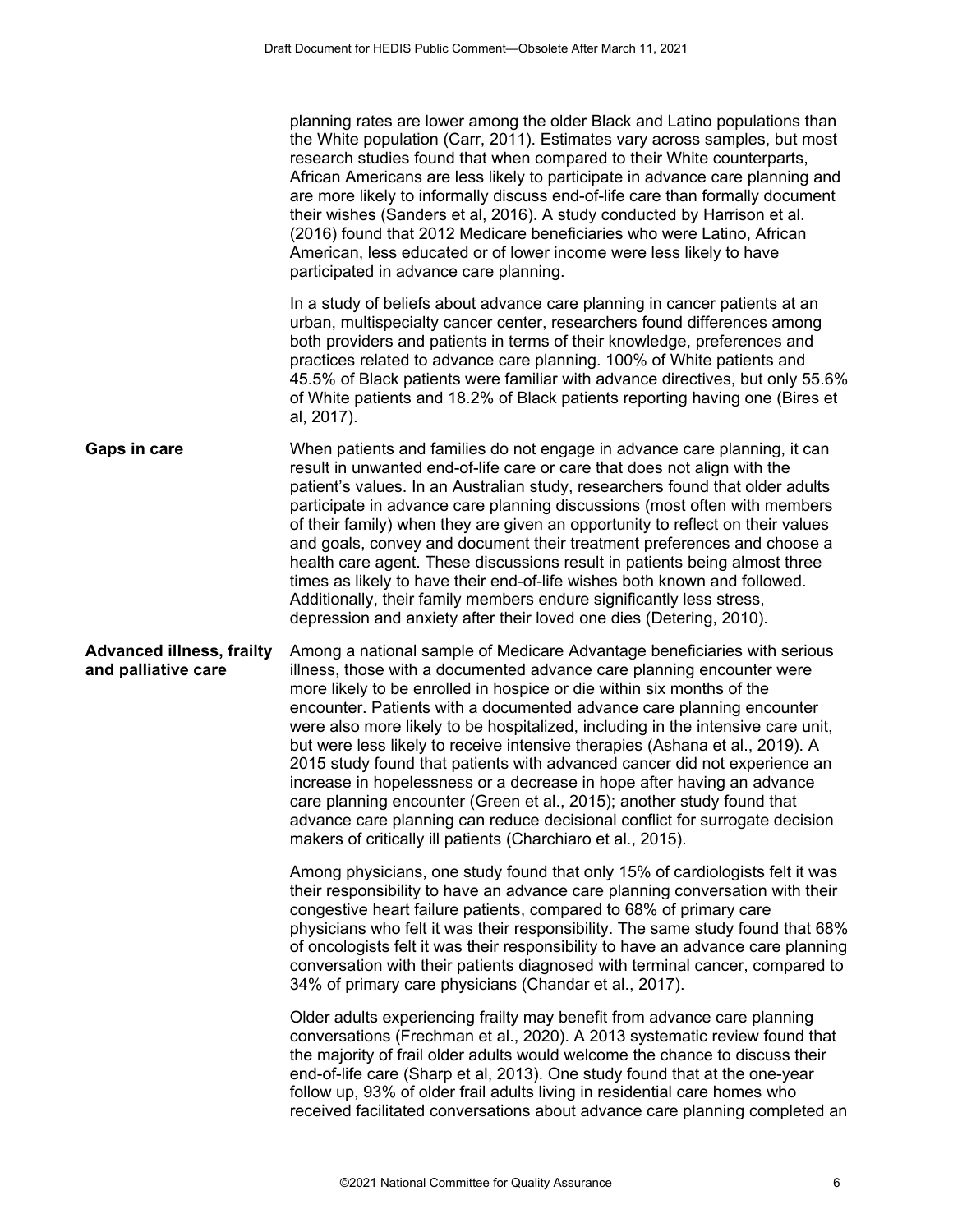advance directive and 94% had identified a surrogate decision maker (Overbeek et al., 2018). When asked, most physicians felt it was their responsibility to initiate the discussion with older frail adult patients but felt restricted by time pressures and the lack of a precipitating event (Sharp et al., 2013).

Advance care planning is an important part of palliative care (Harrison, Dening, Sampson & Vries, 2019). Among adults with congenital heart disease, one study found that 69% of participants were willing to engage in an advance care planning conversation, 79% were willing to discuss goals and care preferences and 91% were willing to speak to a clinician who specializes in palliative care (Steiner et al., 2018). A 2018 systematic review found that including advance care planning as part of palliative care for patients with heart failure can reduce hospitalizations and support patients end-of-life preferences. Advance care planning was also found to increase referrals to and utilization of palliative care services in this population (Kernick et al., 2018).

## **Policy and Payment**

CMS began paying for voluntary advance care planning services in 2016. There are no place-of-service limitations, diagnosis requirements or limitations on the number of times a beneficiary can receive advance care planning in a year. Providers may bill for an advance care planning conversation even if the patient does not wish to have the conversation or does not wish to complete forms at that time.

In response to COVID-19, CMS has significantly reduced restrictions on the use of telehealth. While advance care planning was previously allowed to take place virtually, there were a number of criteria for the encounter to be considered reimbursable, including that the visit took place in a specific location (originating site) and that the visit used both audio and video. Removing these requirements has increased access to advance care planning (CMS, 2020; Rosenthal & Ninteau, 2020). Permitting audio-only visits aims to increase access for groups who have historically low rates of advance care planning, including those who are economically disadvantaged, residing in remote or underserved areas or lacking the device or internet connection necessary to sustain a video visit (Rosenthal & Ninteau, 2020).

Barriers for completing or continuing the advance care planning conversation remain, especially during the COVID-19 pandemic. For example, a patient who has an advance care planning conversation with a specialist could incur a significant copay, depending on the specialist. Additionally, in an effort to save time, CMS issued a waiver allowing hospital staff to skip the *Patient Self Determination Act of 1990* requirement to inform a patient about the facility's policies for advance directives, which could lead to more challenging, less goal-concordant decision making after admission (Rosenthal & Ninteau, 2020).

## **Care Coordination**

Advance care planning is intended to engage patients in proactive conversations and documentation about their care preferences in the event they cannot independently express them. Successful advance care planning ensures that documentation is easily accessible as patients move through the care continuum, allowing more coordinated, goal-concordant care (Advance Care Plan Decisions, 2019).

Advance care planning can occur in a variety of settings (outpatient care, hospital, nursing facility, community and at home) and through the support of a variety of professionals (clinical, social, religious, legal), which can result in fragmented storage and information sharing that limits the benefit of advance care planning for patients, families and providers during a time of need. The importance of information exchange for advance care planning is recognized and there are efforts to encourage better coordination through electronic data sources.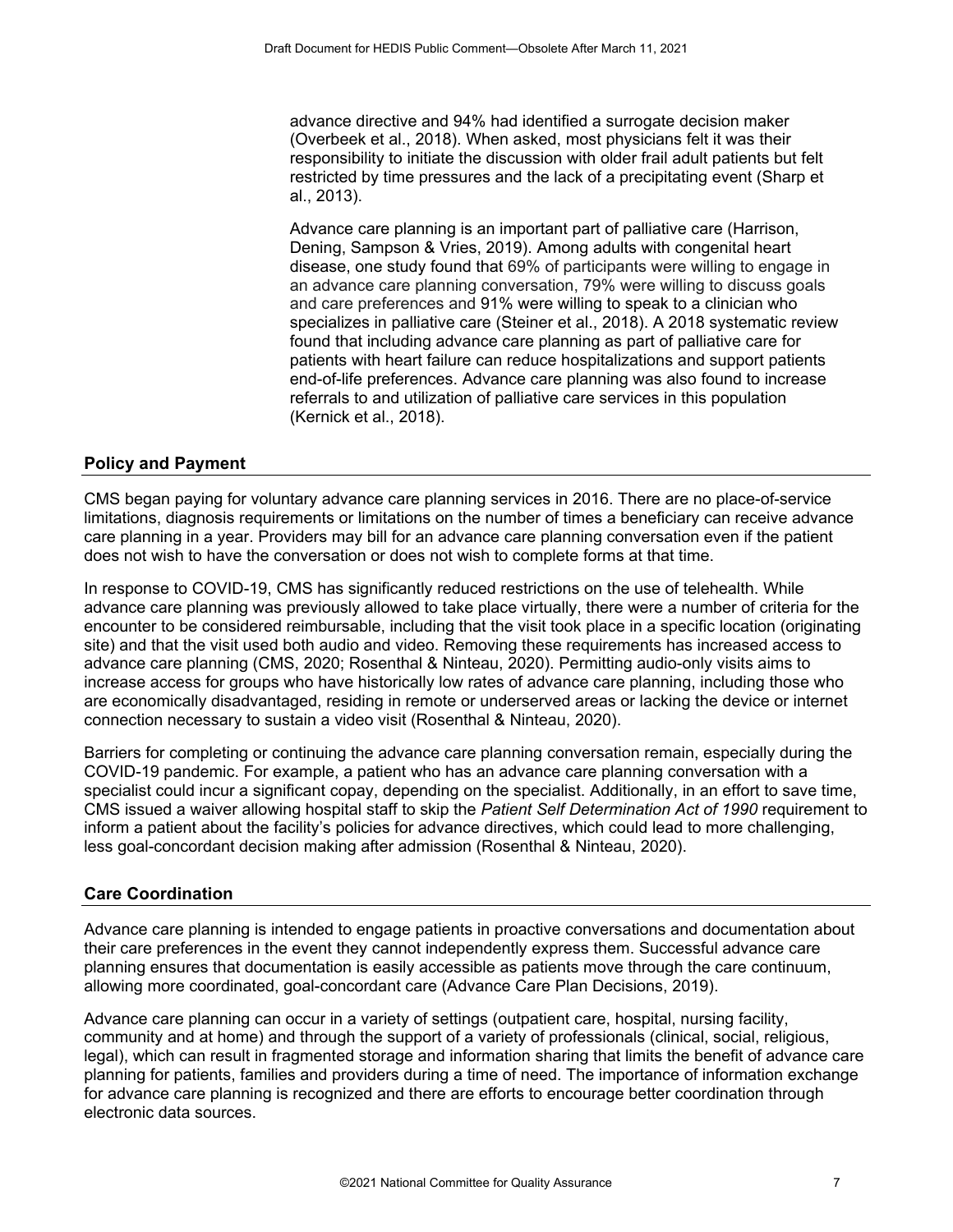| <b>Electronic medical</b><br>records | A Massachusetts study completed in 2018 found that it was common for<br>advance care plan documentation to be scanned into electronic medical<br>records (EMR); however, these documents were either rarely or poorly<br>digitized. Advance care planning documentation was likely to be stored in<br>nonspecific media folders and very few systems had advance care planning<br>modules built into their EMR. Modules that were specific to advance care<br>planning were amenable to tracking details such as code status preference,<br>specific notes and historic advance care planning documents (Kim, 2018). |
|--------------------------------------|----------------------------------------------------------------------------------------------------------------------------------------------------------------------------------------------------------------------------------------------------------------------------------------------------------------------------------------------------------------------------------------------------------------------------------------------------------------------------------------------------------------------------------------------------------------------------------------------------------------------|
| <b>State registries</b>              | The functionality of some state registries is narrow and only allows patients<br>to manually enter information; others demonstrate more advanced<br>functionalities, including digital approvals, uploading of existing information<br>and options for patient and provider completion. As of November 2018, 14<br>states had some type of registry for completed advance directives (GAO,<br>2019).                                                                                                                                                                                                                 |
|                                      |                                                                                                                                                                                                                                                                                                                                                                                                                                                                                                                                                                                                                      |

While care coordination is always important to ensure that patients receive high quality care, the COVID-19 pandemic has highlighted gaps in care coordination. Patients may find themselves in the hospital unexpectedly as a result of COVID-19, making it essential that they have an advance care plan and that it is up to date (Curtis, Kross & Stapleton, 2020). Patients who end up in the hospital are often not allowed to have anyone accompany them, which further demonstrates the importance of having an advance care plan in place. But if organizations are unable to effectively document, share and coordinate this information across settings, it can lead to patients receiving care that is not concordant with their wishes (Paladino et al, 2020).

## **References**

- Advance Care Plan Decisions. 2019. *Why Advance Care Planning is a Crucial Part of Population Health Strategy.* [https://advance care planningdecisions.org/why-advance-care-planning-is-a-crucial-part-of-population-health](https://acpdecisions.org/why-advance-care-planning-is-a-crucial-part-of-population-health-strategy/)[strategy/](https://acpdecisions.org/why-advance-care-planning-is-a-crucial-part-of-population-health-strategy/) (July 23, 2020)
- American College of Physicians. 2015. *Advance Care Planning Implementation for Practices.* [https://www.advance care planningonline.org/system/files/documents/practice-resources/business](https://www.acponline.org/system/files/documents/practice-resources/business-resources/payment/medicare/advance_care_planning_toolkit.pdf)[resources/payment/medicare/advance\\_care\\_planning\\_toolkit.pdf](https://www.acponline.org/system/files/documents/practice-resources/business-resources/payment/medicare/advance_care_planning_toolkit.pdf) (July 23, 2020)
- Ashana, D.C., X. Chen, A. Agiro, G. Sridhar, A. Nguyen, J. Barron, K. Haynes, M. Fisch, D. Debono, S.D. Halpern, & M.O. Harhay. 2019. "Advance Care Planning Claims and Health Care Utilization Among Seriously Ill Patients Near the End of Life." *JAMA Network Open 2*(11), e1914471. <https://doi.org/10.1001/jamanetworkopen.2019.14471>
- Baquet-Simpson, A., C.M. Spettell, A.N. Freeman, A.M. Bates, H.L. Paz, R. Mirsky, D.B. Knecht, & T.A. Brennan. 2019. "Aetna's Compassionate Care Program: Sustained Value for Our Members with Advanced Illness." *Journal of palliative medicine 22*(11), 1324–30. https://doi.org/10.1089/jpm.2018.0359
- Bischoff, K.E., R. Sudore, Y. Miao, W.J. Boscardin, & A.K. Smith. 2013. "Advance Care Planning and the Quality of End-of-Life Care in Older Adults." *Journal of the American Geriatrics Society 61*(2), 209–14. <https://doi.org/10.1111/jgs.12105>
- Bires, J.L., E.F. Franklin, H.M. Nichols, & J.G. Cagle. 2018. "Advance Care Planning Communication: Oncology Patients and Providers Voice their Perspectives." *Journal of Cancer Education 33*(5), 1140–7. <https://doi.org/10.1007/s13187-017-1225-4>
- Block, B.L., A.K. Smith, & R.L. Sudore. 2020. "During COVID-19, Outpatient Advance Care Planning Is Imperative: We Need All Hands on Deck." *Journal of the American Geriatrics Society 68*(7), 1395–7. <https://doi.org/10.1111/jgs.16532>

Bomba, P. & K. Orem. 2020. *Value of MOLST eMOLST during COVID19 Crisis.* Retrieved July 23, 2020.

Cantillo, M., Corliss, A., Ashton, M., Kimata, C., & Ruiz, J. 2017. Honoring Patient Choices With Advance Care Planning. *Journal of Hospice & Palliative Nursing*, *19*(4), 305–311.

<https://doi.org/10.1097/NJH.0000000000000359>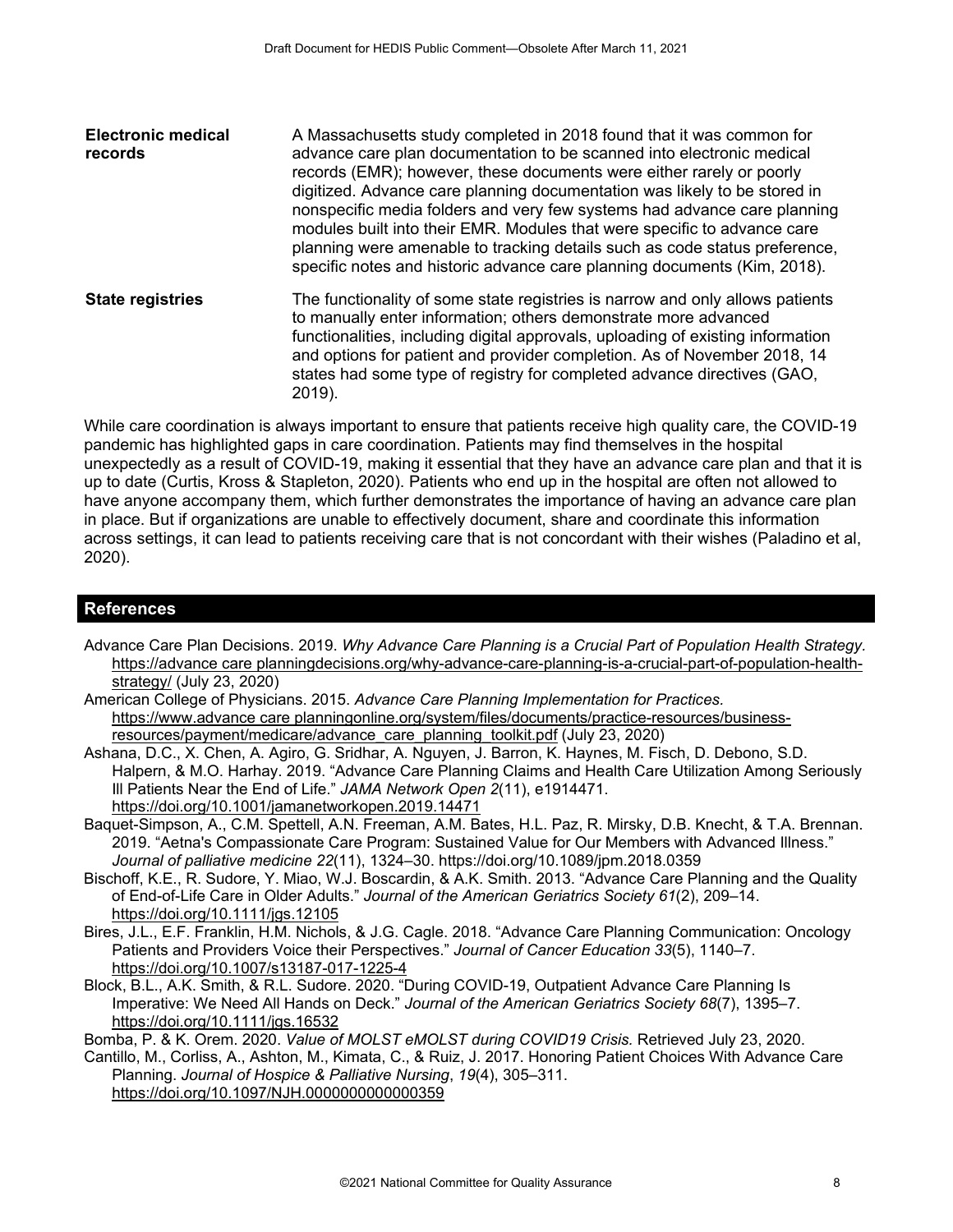- Carr, D. 2011. "Racial Differences in End-Of-Life Planning: Why Don't Blacks and Latinos Prepare for the Inevitable?" *Omega 63*, 1–20.<https://doi.org/10.2190/OM.63.1.a>
- Centers for Medicare & Medicaid Services (CMS). 2019. *Advance Care Planning.* [https://www.cms.gov/outreach](https://www.cms.gov/outreach-and-education/medicare-learning-network-mln/mlnproducts/downloads/advancecareplanning.pdf)[and-education/medicare-learning-network-mln/mlnproducts/downloads/advancecareplanning.pdf](https://www.cms.gov/outreach-and-education/medicare-learning-network-mln/mlnproducts/downloads/advancecareplanning.pdf) (July 22, 2020)
- CMS. 2020. *Telehealth Services*. [https://www.cms.gov/outreach-and-education/medicare-learning-network](https://www.cms.gov/outreach-and-education/medicare-learning-network-mln/mlnproducts/downloads/telehealthsrvcsfctsht.pdf)[mln/mlnproducts/downloads/telehealthsrvcsfctsht.pdf](https://www.cms.gov/outreach-and-education/medicare-learning-network-mln/mlnproducts/downloads/telehealthsrvcsfctsht.pdf) (July 22, 2020)
- Chandar, M., B. Brockstein, A. Zunamon, I. Silverman, S. Dlouhy, K. Ashlevitz, C. Tabachow, B. Lapin, B. Eqigman, T. Mazzone, & J. Obel. 2020. "Perspectives of Health-Care Providers Toward Advance Care Planning in Patients With Advanced Cancer and Congestive Heart Failure." *American Journal of Hospice and Palliative Medicine 34*(5):423–9. doi:10.1177/1049909116636614.
- Chiarchiaro, J., P. Buddadhumaruk, R.M. Arnold, & D.B. White. 2015. "Prior Advance Care Planning Is Associated with Less Decisional Conflict among Surrogates for Critically Ill Patients." *Annals of the American Thoracic Society 12*(10), 1528–33. https://doi.org/10.1513/AnnalsATS.201504-253OC
- Curtis, J.R., E.K. Kross, & R.D. Stapleton. 2020. "The Importance of Addressing Advance Care Planning and Decisions About Do-Not-Resuscitate Orders During Novel Coronavirus 2019 (COVID-19)." *JAMA*. <https://doi.org/10.1001/jama.2020.4894>
- Detering, K.M., A.D. Hancock, M.C. Reade, & W. Silvester. 2010. "The Impact of Advance Care Planning on End Of Life Care in Elderly Patients: Randomised Controlled Trial." *BMJ 340*.<https://doi.org/10.1136/bmj.c1345>
- Frechman, E., M.S. Dietrich, R.L. Walden, & C.A. Maxwell. 2020. "Exploring the Uptake of Advance Care Planning in Older Adults: An Integrative Review." *Journal of Pain and Symptom Management 60*(6), 1208– 22.e59. https://doi.org/10.1016/j.jpainsymman.2020.06.043
- Green, M.J., J.R. Schubart, M.M. Whitehead, E. Farace, E. Lehman, & B.H. Levi. 2015. "Advance Care Planning Does Not Adversely Affect Hope or Anxiety Among Patients With Advanced Cancer." *Journal of Pain and Symptom Management 49*(6), 1088–96. https://doi.org/10.1016/j.jpainsymman.2014.11.293
- Gonzales, M.J., J. Dobro, K. Guilfoile, K. Fisher, & I. Byock. 2018. "An Employer Health Incentive Plan for Advance Care Planning and Goal-Aligned Care." *Population Health Management 21*(4), 285–90. https://doi.org/10.1089/pop.2017.0125
- Hammes, B.J., B.L. Rooney, & J.D. Gundrum. 2010. "A Comparative, Retrospective, Observational Study of the Prevalence, Availability, and Specificity of Advance Care Plans in a County that Implemented an Advance Care Planning Microsystem." *Journal of the American Geriatrics Society 58*(7), 1249–55. <https://doi.org/10.1111/j.1532-5415.2010.02956.x>
- Harrison, K.L., E.R. Adrion, C.S. Ritchie, R.L. Sudore, & A.K. Smith. 2016. "Low Completion and Disparities in Advance Care Planning Activities Among Older Medicare Beneficiaries." *JAMA Internal Medicine 176*(12), 1872–5.<https://doi.org/10.1001/jamainternmed.2016.6751>
- Harrison Dening, K., E.L. Sampson, & K. De Vries. 2019. "Advance Care Planning in Dementia: Recommendations for Healthcare Professionals. *Palliative Care 12*. https://doi.org/10.1177/1178224219826579
- Institute of Medicine (IOM). 2015. *Dying in America: Improving Quality and Honoring Individual Preferences Near the End of Life*. National Academies Press.<https://doi.org/10.17226/18748>
- Kernick, L.A., K.J. Hogg, Y. Millerick, F. Murtagh, A. Djahit, & M. Johnson. 2018. "Does Advance Care Planning in Addition to Usual Care Reduce Hospitalisation for Patients with Advanced Heart Failure: A Systematic Review and Narrative Synthesis." *Palliative Medicine 32*(10), 1539–51. https://doi.org/10.1177/0269216318801162
- Kim, A. 2018. "Digitalization of Advance Care Planning A Massachusetts State-wide and National Landscape Analysis." [https://mehi.masstech.org/sites/mehi/files/documents/ADVANCE CARE](https://mehi.masstech.org/sites/mehi/files/documents/ACP%20Digitalization%20Report_A.Kim2018.pdf)  [PLANNING%20Digitalization%20Report\\_A.Kim2018.pdf](https://mehi.masstech.org/sites/mehi/files/documents/ACP%20Digitalization%20Report_A.Kim2018.pdf) (July 23, 2020)
- Kulkarni, S.P., L.S. Karliner, A.D. Auerbach, & E.J. Perez-Stable. 2011. "Physician Use of Advance Care Planning Discussions in a Diverse Hospitalized Population." *J Immigrant Minority Health 13*, 620–4. <https://doi.org/10.1007/s10903-010-9361-5>
- Lendon, J.P, C. Caffrey, & D. Lau. 2018. "Advance Directive Documentation among Adult Day Services Centers and Use Among Participants, by Region and Center Characteristics: National Study of Long-Term Care Providers, 2016." *National Health Statistics Reports 117*.<https://stacks.cdc.gov/view/cdc/58975>
- Martin, R. S., Hayes, B., Gregorevic, K., & Lim, W. K. 2016. "The Effects of Advance Care Planning Interventions on Nursing Home Residents: A Systematic Review." *Journal of the American Medical Directors Association 17*(4), 284–293.<https://doi.org/10.1016/j.jamda.2015.12.017>